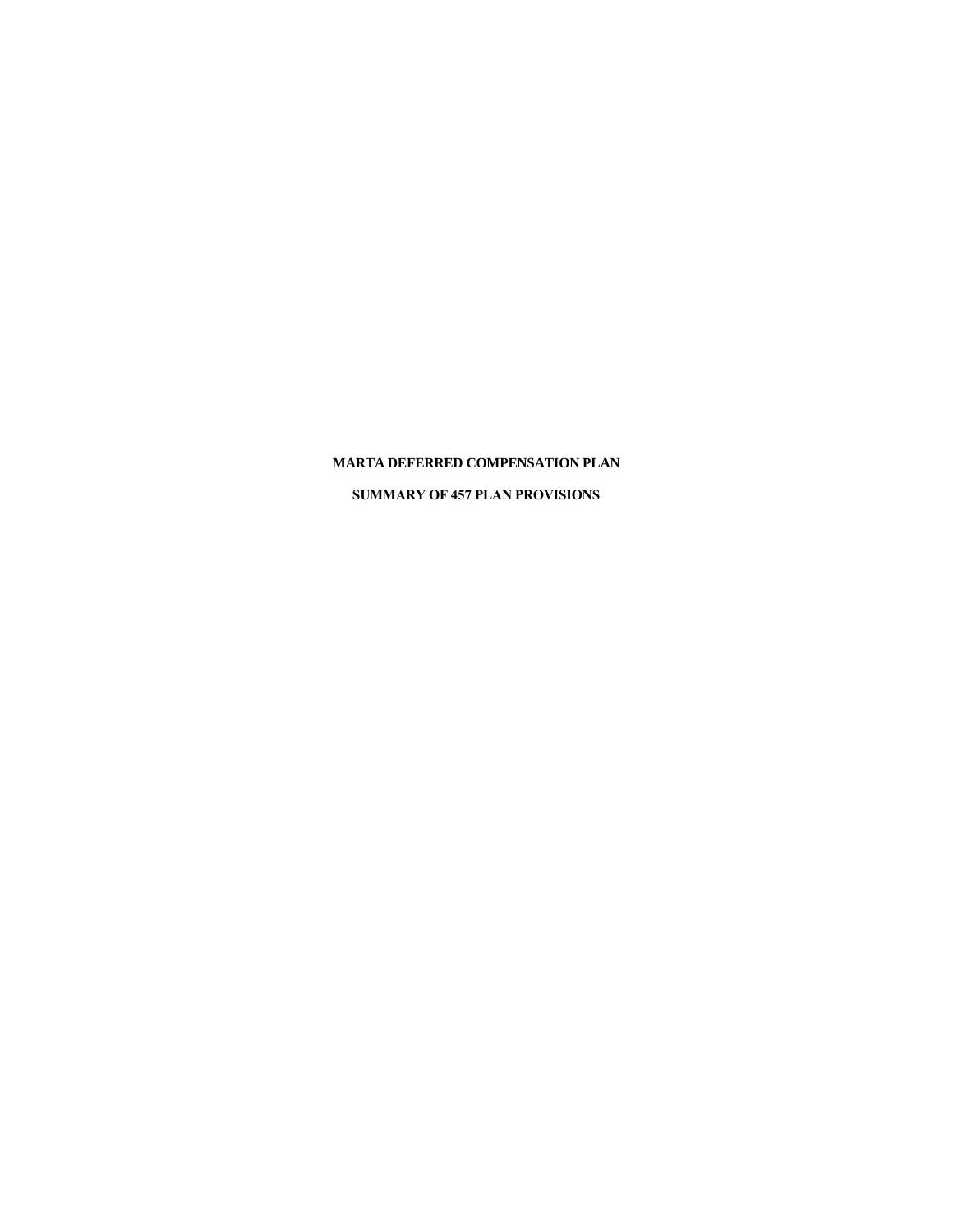# **TABLE OF CONTENTS**

## **INTRODUCTION TO YOUR PLAN**

### **ARTICLE I** PARTICIPATION IN THE PLAN

## **ARTICLE II CONTRIBUTIONS**

#### **ARTICLE III DISTRIBUTIONS**

## **ARTICLE IV DEATH BENEFITS**

## **ARTICLE V IN-SERVICE DISTRIBUTIONS**

| Can | . withdraw money . | trom my account while working for the t |  |  |
|-----|--------------------|-----------------------------------------|--|--|
|     |                    |                                         |  |  |

## **ARTICLE VI** TAX TREATMENT OF DISTRIBUTIONS

| What are my tax consequences when I receive a distribution from the Plan?. |  |
|----------------------------------------------------------------------------|--|
|                                                                            |  |

## **ARTICLE VII LOANS**

| Is it possible to borrow money from the Plan? |  |
|-----------------------------------------------|--|
|                                               |  |
|                                               |  |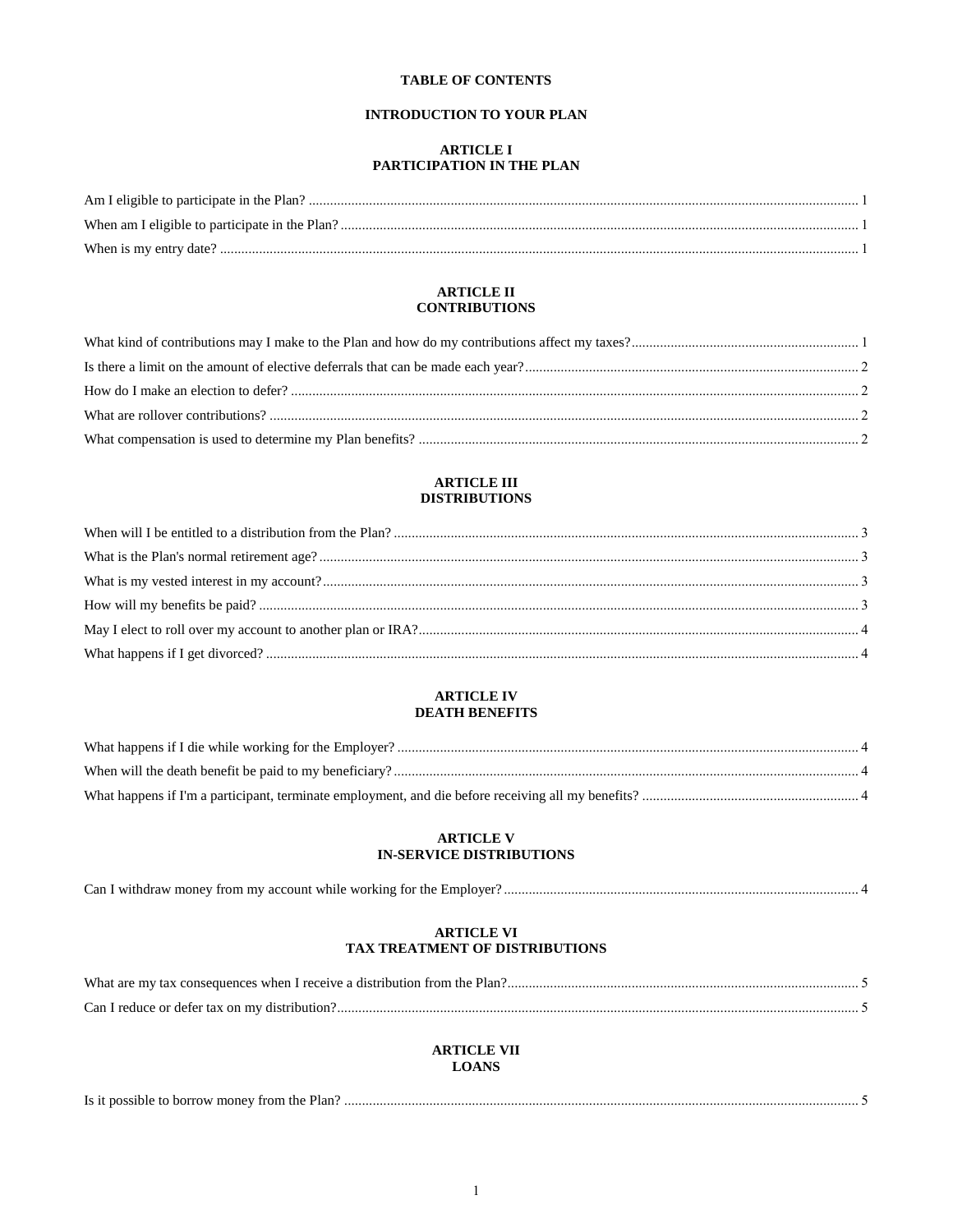## **ARTICLE VIII CLAIMS AND BENEFITS**

# **ARTICLE IX** GENERAL INFORMATION ABOUT THE PLAN

| Administrator Information |  |
|---------------------------|--|
|                           |  |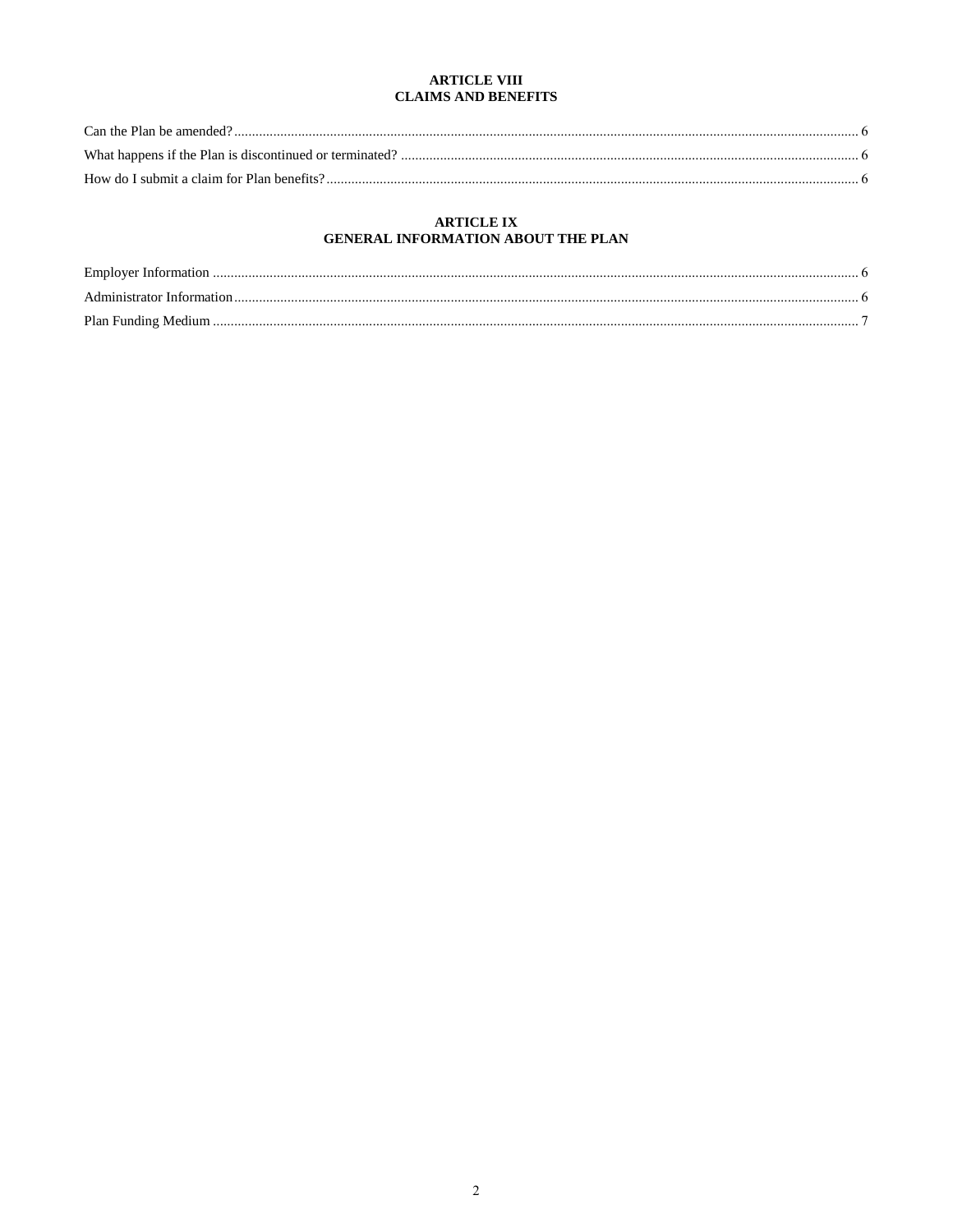#### **MARTA DEFERRED COMPENSATION PLAN**

#### **SUMMARY OF 457 PLAN PROVISIONS**

#### **INTRODUCTION TO YOUR PLAN**

MARTA Deferred Compensation Plan ("Plan") has been adopted to provide you with the opportunity to save for retirement on a tax-advantaged basis. This Plan is a type of retirement plan commonly referred to as a Governmental Eligible 457 Plan. This summary of 457 Plan Provisions contains valuable information regarding when you may become eligible to participate in the Plan, your Plan benefits, your distribution options, and many other features of the Plan. You should take the time to read this Summary to get a better understanding of your rights and obligations under the Plan.

We have attempted to answer most of the questions you may have regarding your benefits in the Plan. If this summary does not answer all of your questions, please contact the Administrator. The name and address of the Administrator can be found in the Article of this summary entitled "General Information About The Plan."

This summary describes the Plan's benefits and obligations as contained in the legal Plan document, which governs the operation of the Plan. The Plan document is written in much more technical and precise language. If the non-technical language under this summary and the technical, legal language of the Plan document conflict, the Plan document always governs. If you wish to receive a copy of the legal Plan document, please contact the Administrator.

This summary describes the current provisions of the Plan. The Plan is subject to federal laws, such as the Internal Revenue Code and other federal and state laws which may affect your rights. The provisions of the Plan are subject to revision due to a change in laws or due to pronouncements by the Internal Revenue Service (IRS). The Employer may also amend or terminate this Plan. The Administrator will notify you if the provisions of the Plan that are described in this summary change. This summary does not address the provisions of specific investment products.

### **ARTICLE I PARTICIPATION IN THE PLAN**

#### **Am I eligible to participate in the Plan?**

If you are a member of a class of employees identified below, you are not an eligible employee for Plan purposes. The employees who are excluded are:

leased employees.

Independent contractors are not eligible to participate in the Plan.

## **When am I eligible to participate in the Plan?**

Provided you are an eligible employee, you will be eligible on your date of hire. You will actually enter the Plan once you reach the entry date as described in the next question.

#### **When is my entry date?**

Provided you are an eligible employee, you will be able to participate in the Plan beginning on your date of hire.

#### **ARTICLE II CONTRIBUTIONS**

#### **What kind of contributions may I make to the Plan and how do my contributions affect my taxes?**

As a participant under the Plan, you may elect to reduce your compensation by a specific percentage or dollar amount and have that amount contributed to the Plan. The Plan refers to this as an "elective deferral." There are two types of elective deferrals, pre-tax deferrals and Roth deferrals. For purposes of this summary "deferrals" or "elective deferrals" generally means both pre-tax deferrals and Roth deferrals.

If you make pre-tax deferrals, your taxable income is reduced by the deferral contributions so you pay less in federal income taxes. Later, when the Plan distributes the deferrals and earnings, you will pay the taxes on those deferrals and the earnings. Federal income taxes on the pre-tax deferral contributions and on the earnings are only postponed.

If you elect to make Roth deferrals, the deferrals are subject to federal income taxes in the year of deferral. However, the Roth deferrals and, if you meet certain conditions, the earnings on the Roth deferrals are not subject to federal income taxes when distributed to you. This means that the earnings on the Roth deferrals may never be subject to Federal income tax. See "What are my tax consequences when I receive a distribution from the Plan?"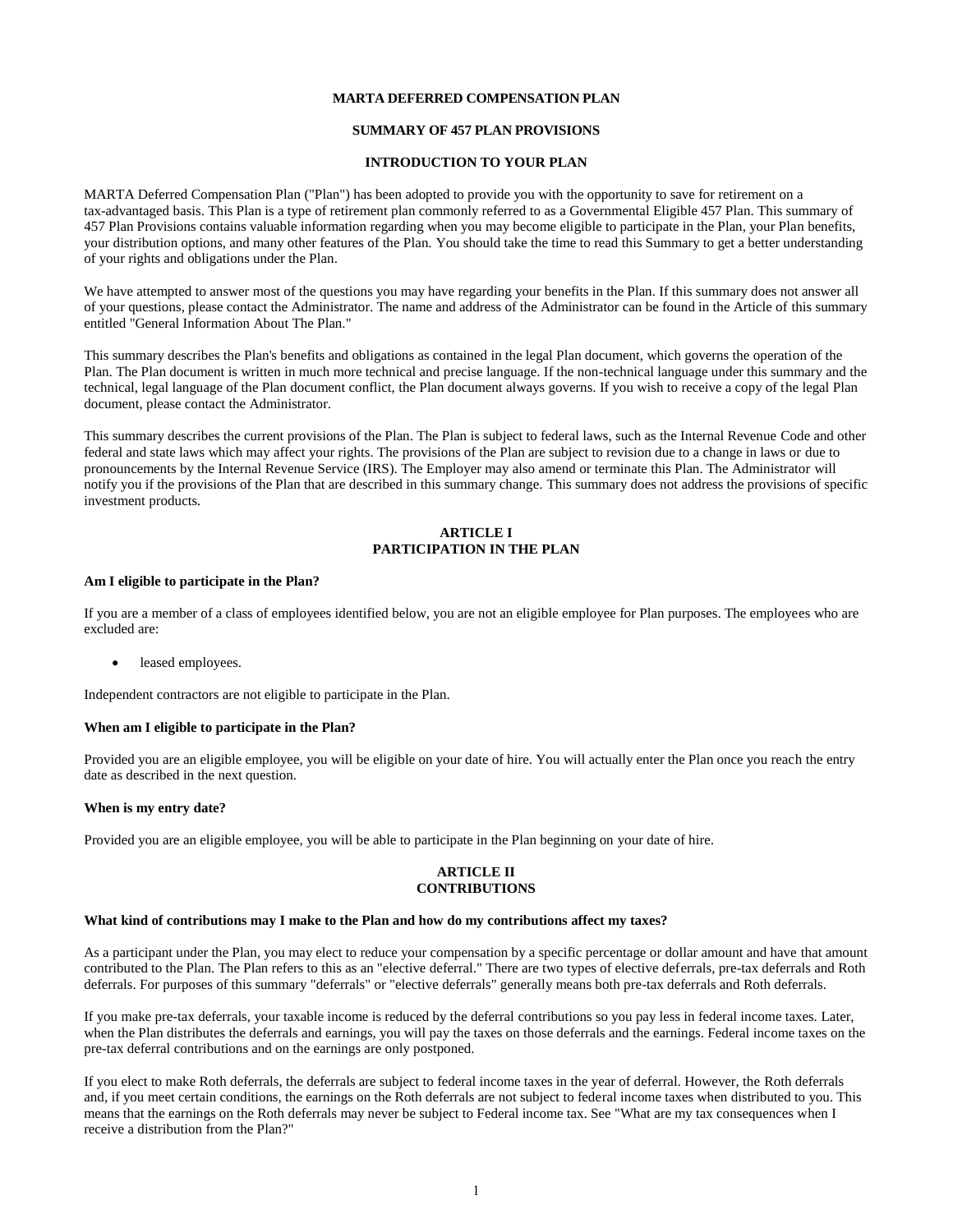Both your pre-tax and Roth deferrals will be subject to Social Security taxes at the time of your deferral.

#### **Is there a limit on the amount of elective deferrals that can be made each year?**

As a participant, you may elect to defer a percentage of your compensation each year instead of receiving that amount in cash. The Administrator will notify you of the maximum percentage you may defer.

You may make deferrals from your accumulated sick pay, from accumulated vacation pay or from back pay.

Your total elective deferrals in any calendar year may not exceed a certain dollar limit which is set by law ("elective deferral limit"). The elective deferral limit for 2018 is \$18,500. After 2018, the elective deferral limit may increase for cost-of-living adjustments.

If you are age 50 or will attain age 50 before the end of a calendar year, you may make additional deferrals (called "age 50 catch-up deferrals") for that year and following years. If you meet the age 50 requirement and your salary deferrals exceed the elective deferral limit described above, then any excess will be an age 50 catch-up deferral. The maximum catch-up deferral that you can make in 2018 is \$6,000. After 2018, the maximum age 50 catch-up contribution limit may increase for cost-of-living adjustments.

Instead of the "age 50-catch-up deferrals" there is an alternative catch-up limit that is available in the three years prior to your normal retirement age. This increased limit (called "Special NRA Catch-Up Contributions") is designed to allow make-up contributions for prior years when contributions to the plan were less than the maximum contribution that could have been made in those years. The additional catch-up amount is equal to the difference between the amounts that could have been contributed in the prior years less the amounts that actually were contributed in those years. However, the additional catch-up for the year cannot exceed the general limit for the year. Thus, if you are entitled to the full Special NRA Catch-up Contribution, your contributions in the last three years prior to your normal retirement age cannot exceed two times the regular elective deferral limit for the year.

#### **How do I make an election to defer?**

The amount you elect to defer will be deducted from your pay in accordance with a procedure established by the Plan Administrator. If you wish to defer, the procedure will require that you enter into a salary reduction agreement. You may elect to defer a portion of your compensation payable on or after your Entry Date. Such election must be made prior to the first day of a calendar month in which you wish to defer and will become effective as soon as administratively feasible after it is received by the Plan Administrator. Your election will remain in effect until you modify or terminate it. You may revoke or make modifications to your salary deferral election in accordance with procedures that the Employer provides. See the Plan Administrator for further information.

#### **What are rollover contributions?**

**Rollover contributions.** At the discretion of the Administrator, if you are a Participant or an Eligible Employee, you may be permitted to deposit into the Plan distributions you have received from certain plans including From any Eligible Retirement Plan excluding Non-Roth After Tax Contribution types eligible to be rolled into this Plan. Such a deposit is called a "rollover" and may result in tax savings to you. You may ask the Administrator or Trustee of the other plan to directly transfer (a "direct rollover") to this Plan all or a portion of any amount that you are entitled to receive as a distribution from such plan. Alternatively, you may elect to deposit any amount eligible to be rolled over within 60 days of your receipt of the distribution. You should consult qualified counsel to determine if a rollover is in your best interest.

Rollover account. Your rollover will be accounted for in a "rollover account." You will always be 100% vested in your "rollover account" (see the Article in this SPD entitled "Vesting"). This means that you will always be entitled to all amounts in your rollover account. Rollover contributions will be affected by any investment gains or losses.

**Withdrawal of rollover contributions.** You may withdraw the amounts in your "rollover account" at any time.

#### **What compensation is used to determine my Plan benefits?**

**Definition of compensation.** For the purposes of the Plan, compensation has a special meaning. Compensation is generally defined as your total compensation that is subject to income tax and paid to you by your Employer during the Plan Year. The Plan takes into account elective deferrals to retirement plans (including this one) cafeteria plans, or qualified transportation fringe benefit plans. The following describes the adjustments to compensation that may apply for the different types of contributions provided under the Plan. Compensation:

 Compensation paid after you terminate is generally excluded for Plan purposes. However, the following amounts will be included in compensation even though they are paid after you terminate employment, provided these amounts would otherwise have been considered compensation as described above and provided they are paid within 2 1/2 months after you terminate employment, or if later, the last day of the Plan Year in which you terminate employment.

 Compensation for services performed during your regular working hours, or for services outside your regular working hours (such as overtime or shift differential) or other similar payments that would have been made to you had you continued employment.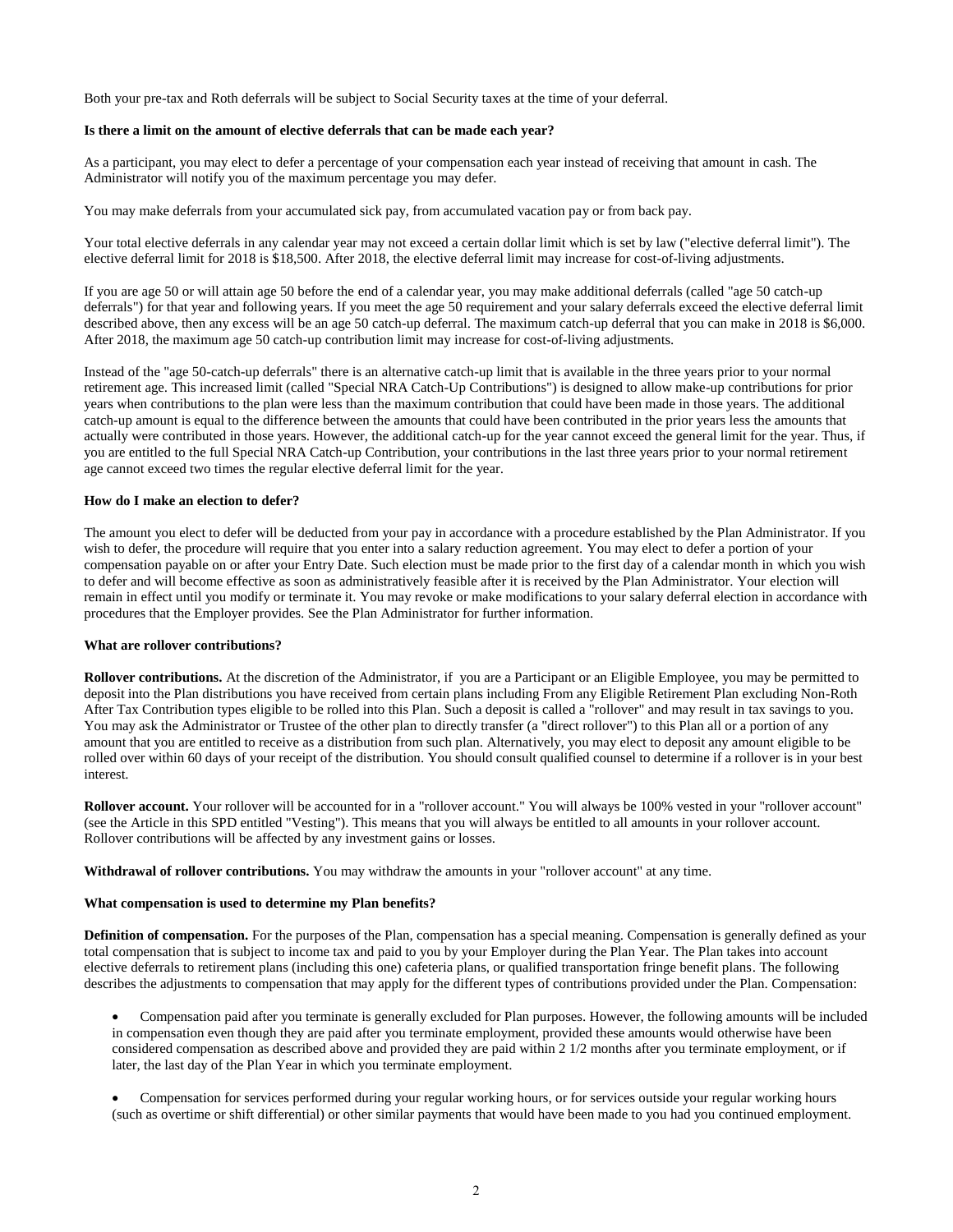Compensation paid for unused accrued bona fide sick, vacation or other leave, if such amounts would have been included in compensation if paid prior to your termination of employment and you would have been able to use the leave if employment had continued.

 Nonqualified unfunded deferred compensation if the payment is includible in gross income and would have been paid to you had you continued employment.

For the Plan Year in which you first participate, for any contributions other than salary reductions, we take into account your full Plan Year compensation*.* 

#### **ARTICLE III DISTRIBUTIONS**

## **When will I be entitled to a distribution from the Plan?**

Distributions under the Plan may generally not be made prior to the earlier of your attainment of age 70 1/2 or your termination of employment (for whatever reason, including death). The rules are explained in more detail below.

If you terminate employment for any reason and at any age (including retirement), then you will be entitled to a distribution within a reasonable time after you terminate employment. (See the question "How will my benefits be paid?" for a further explanation of how benefits are paid from the Plan.)

If your benefit does not exceed \$1,000 then the distribution will automatically be paid to you as soon as administratively practical following your termination of employment. If your benefit exceeds \$1,000, then you will be given the opportunity to elect to defer payment of the benefit, subject to certain limitations. In determining whether your vested account balance exceeds the \$1,000 threshold, "rollovers" (and any earnings allocable to "rollover" contributions) will be taken into account.

If the Plan Administrator approves, you (1) may elect to postpone distribution of your benefit to any fixed or determinable date including, but not beyond, your "required beginning date" described below; and (2) you may elect the method of payment.

**Military Service.** If you are a veteran and are reemployed under the Uniformed Services Employment and Reemployment Rights Act of 1994, your qualified military service may be considered service with the Employer. There may also be benefits for employees who die or become disabled while on active duty. Employees who receive wage continuation payments while in the military may benefit from various changes in the law. If you think you may be affected by these rules, ask the Administrator for further details.

#### **Required beginning date.**

Regardless of the above, the law requires that certain minimum distributions be made from the Plan. Distributions are required to begin not later than the April 1st following the later of the end of the year in which you reach age 70 1/2 or terminate employment. You should see the Plan Administrator if you think you may be affected by these rules.

#### **What is the Plan's normal retirement age?**

You will attain your normal retirement age when you reach the age that you designate, which may not be earlier than age 65 and may not be later than age 70 1/2.

If you are a police department employee, you will attain your normal retirement age when you reach the age that you designate, which may not be earlier than age 40 and may not be later than age 70 1/2.

If you are a fire department employee, you will attain your normal retirement age when you reach the age that you designate, which may not be earlier than age 40 and may not be later than age 70 1/2.

#### **What is my vested interest in my account?**

You are always 100% vested in all your accounts under our plan.

#### **How will my benefits be paid?**

You may, subject to the approval of the Plan Administrator, elect to receive your distribution under one of the methods described below:

- a single lump-sum payment.
- multiple payments as follows: as elected by the Participant.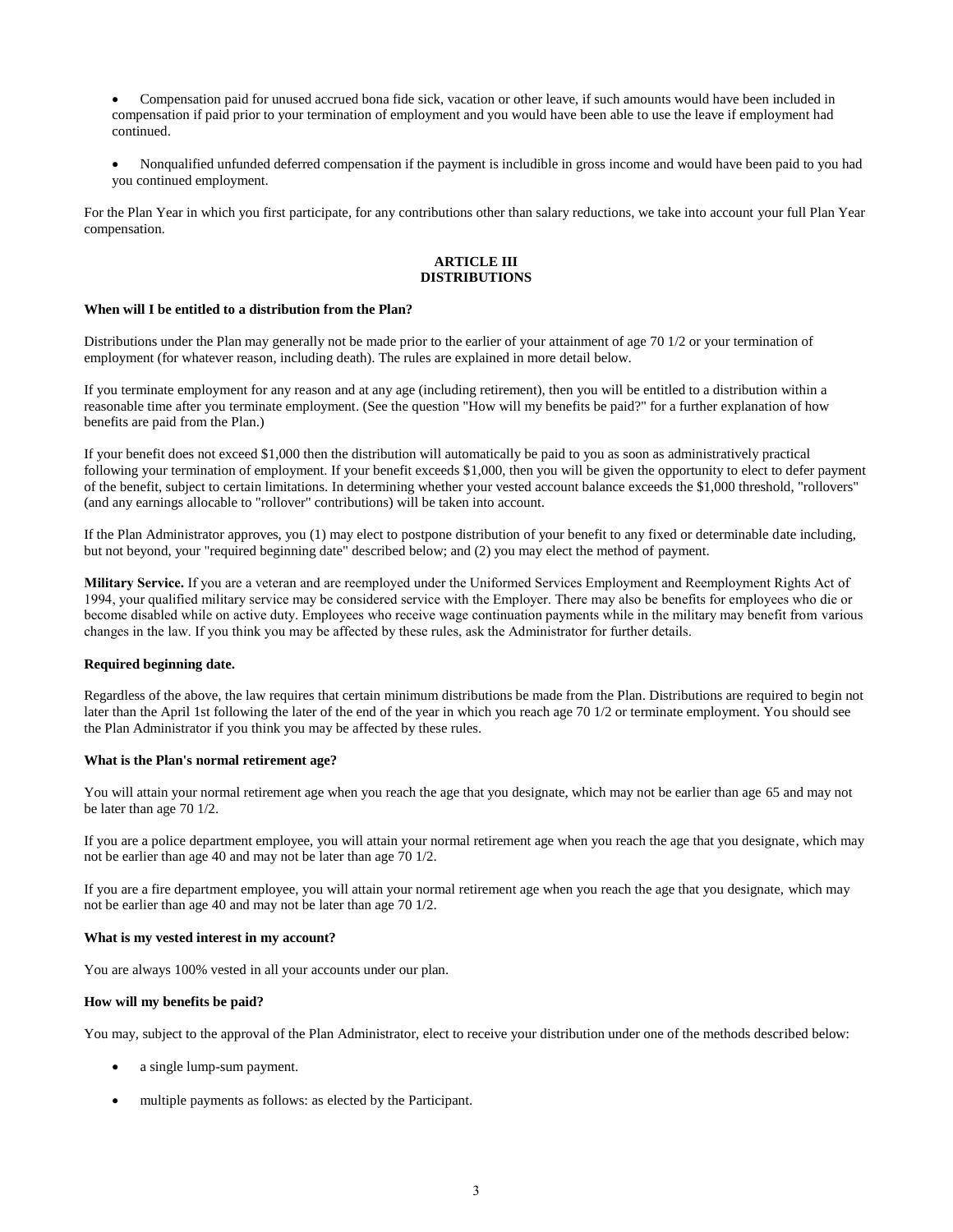- Partial Lump Sum as elected by the Participant.
- Any other method agreed to by the Administrator.

#### **May I elect to roll over my account to another plan or IRA?**

If you are entitled to a distribution of more than \$200, then you may elect whether to receive the distribution or to roll over the distribution to another retirement plan such as an individual retirement account ("IRA"). For this purpose, your Roth deferral account is treated separately.

## **What happens if I get divorced?**

The Administrator will honor a "qualified domestic relations order." A "qualified domestic relations order" is defined as a decree or order issued by a court that obligates you to pay child support or alimony, or otherwise allocates a portion of your assets in the Plan to your spouse, former spouse, child or other dependent. If a qualified domestic relations order is received by the Administrator, all or a portion of your benefits may be used to satisfy the obligation. The Administrator will determine the validity of any domestic relations order received. You and your beneficiaries can obtain from the Administrator, without charge, a copy of the procedure used by the Administrator to determine whether a qualified domestic relations order is valid.

## **ARTICLE IV DEATH BENEFITS**

#### **What happens if I die while working for the Employer?**

If you die while still employed by the Employer, your entire account balance will be used to provide your beneficiary with a death benefit.

Your beneficiary is the person or persons whom you designate on a form the Administrator provides for this purpose. If you are married, your spouse will be the beneficiary of the death benefit, unless you elect to change the beneficiary.

If no valid designation of beneficiary exists, or if the beneficiary is not alive when you die, then the death benefit will be paid in the following order, unless the investment provider's documentation says otherwise:

- (a) Your surviving spouse;
- (b) Your children, including adopted children, and if a child dies before you, to their children, if any; or
- (c) Your estate.

#### **When will the death benefit be paid to my beneficiary?**

Your death benefit will be paid to your beneficiary and payment will be made as your beneficiary elects, consistent with the Plan. See the Plan Administrator for further details.

You should immediately report any change in your marital status to the Administrator. If you have specifically named your spouse as your beneficiary on a designation form, then the designation will be invalid upon your divorce.

#### **What happens if I'm a participant, terminate employment, and die before receiving all my benefits?**

If you terminate employment with us and subsequently die, your beneficiary will be entitled to any remaining benefits that you were entitled to as of the date of your death.

#### **ARTICLE V IN-SERVICE DISTRIBUTIONS**

#### **Can I withdraw money from my account while working for the Employer?**

You may receive a distribution from the Plan prior to your termination of employment if you satisfy certain conditions. These conditions are described below. However, this distribution will reduce the value of the benefits you will receive when you retire. Any in-service distribution is made at your election and will be made in accordance with the forms of distribution available under the investment product you have selected or under the Plan.

You may receive a distribution if you have an "unforeseeable emergency," which is severe financial hardship resulting from an accident or illness to you, your spouse, dependent(s) or beneficiaries, a loss of property due to casualty, or other extraordinary and unforeseeable circumstances beyond your control.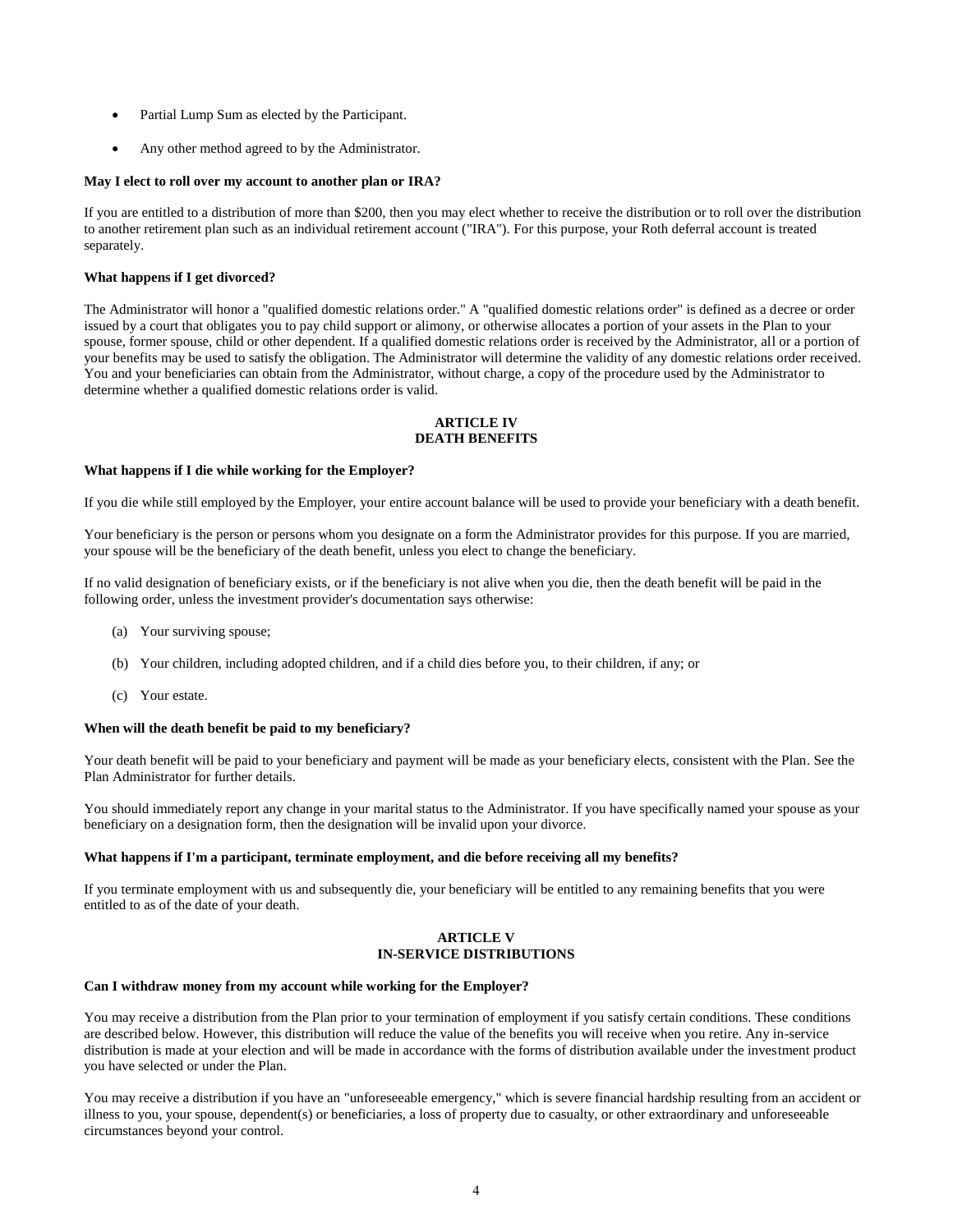You may elect to receive a "de minimis" distribution of up to \$5,000 provided: (i) your account does not exceed \$5,000; (ii) you have not made any Salary Reduction Contributions or received any Employer contribution during the prior two years ending on the date you would have received the de minimis distribution; and (iii) you have not previously taken a de minimis distribution from the Plan.

You may request a distribution of up to your entire account once you reach age 70 1/2.

## **ARTICLE VI TAX TREATMENT OF DISTRIBUTIONS**

#### **What are my tax consequences when I receive a distribution from the Plan?**

Generally, you must include any Plan distribution in your taxable income in the year in which you receive the distribution. The tax treatment may also depend on your age when you receive the distribution.

If you receive distribution of a Roth deferral, since you paid current federal income tax on the deferral contribution in the year of deferral, the deferrals are not subject to federal income taxes when distributed to you. The earnings on Roth deferrals are also tax free upon distribution if you receive a "qualified distribution" from your Roth deferral account.

In order to be a "qualified distribution," the distribution must occur after one of the following: (1) your attainment of age 59 1/2, (2) your disability, or (3) your death. In addition, the distribution must occur after the expiration of a 5-year participation period. The 5-year participation period is the 5-year period beginning on the calendar year in which you first make a Roth contribution to the Plan (or to another  $401(k)$  plan or  $403(b)$  plan if such amount was rolled over into the Plan) and ending on the last day of the calendar year that is 5 years later. For example, if you made your first Roth deferral under this Plan on November 30, 2012, your participation period would end on December 31, 2016. This means that you could take a qualified distribution as early as January 1, 2017. It is not necessary that you make a Roth contribution in each of the five years.

If a distribution from your Roth deferral account is not a qualified distribution, the earnings distributed with the Roth deferrals will be taxable to you at the time of distribution (unless you roll over the distribution to another 457(b) plan, a Roth IRA, or a 401(k) plan that will accept the rollover). In addition, in some cases, there may be a 10% excise tax on the earnings that are distributed.

#### **Can I reduce or defer tax on my distribution?**

You may reduce, or defer entirely, the tax due on your distribution through use of one of the following methods:

(a) The rollover of all or a portion of the distribution you actually receive to a traditional Individual Retirement Account (IRA) or another eligible employer plan. This will result in no tax being due until you begin withdrawing funds from the traditional IRA or other eligible employer plan. The rollover of the distribution, however, MUST be made within strict time frames (normally, within 60 days after you receive your distribution). Under certain circumstances all or a portion of a distribution may not qualify for this rollover treatment. In addition, most distributions will be subject to mandatory federal income tax withholding at a rate of 20%. This will reduce the amount you actually receive. For this reason, if you wish to roll over all or a portion of your distribution amount, the direct rollover option described in paragraph (b) below would be the better choice.

(b) For most distributions, you may request that a "direct rollover" of all or a portion of the distribution to either a traditional Individual Retirement Account (IRA) or another employer plan willing to accept the rollover. A direct rollover will result in no tax being due until you withdraw funds from the traditional IRA or other qualified employer plan. Like the 60-day rollover, under certain circumstances all or a portion of the amount to be distributed may not qualify for this direct rollover, e.g., a distribution of less than \$200 will not be eligible for a direct rollover. If you elect to actually receive the distribution rather than request a direct rollover, then in most cases 20% of the distribution amount will be withheld for federal income tax purposes.

WHENEVER YOU RECEIVE A DISTRIBUTION THAT IS AN ELIGIBLE ROLLOVER DISTRIBUTION, THE ADMINISTRATOR WILL DELIVER TO YOU A MORE DETAILED EXPLANATION OF THESE OPTIONS. HOWEVER, THE RULES WHICH DETERMINE WHETHER YOU QUALIFY FOR FAVORABLE TAX TREATMENT ARE VERY COMPLEX. YOU SHOULD CONSULT WITH A QUALIFIED TAX ADVISOR BEFORE MAKING A CHOICE.

## **ARTICLE VII LOANS**

# **Is it possible to borrow money from the Plan?**

Yes. Loans are permitted in accordance with the Plan Loan Policy. If you wish to receive a copy of the Loan Policy, please contact the Plan Administrator.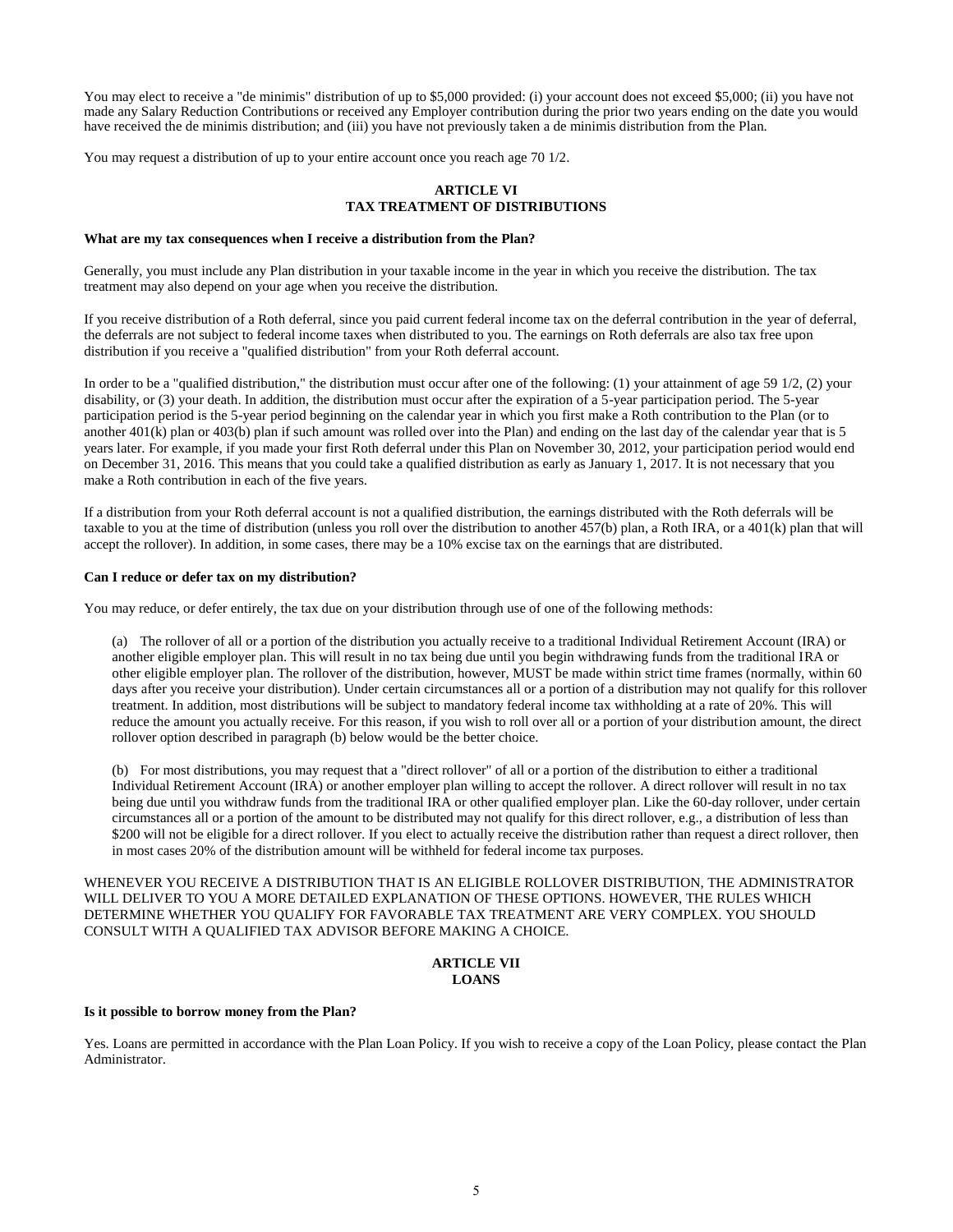## **ARTICLE VIII CLAIMS AND BENEFITS**

#### **Can the Plan be amended?**

Yes. The Employer may amend the Plan at any time. No amendment will cause any reduction in the amount credited to your account.

#### **What happens if the Plan is discontinued or terminated?**

The Employer may terminate the Plan at any time. Upon termination, no more contributions may be made to the Plan. The Administrator will notify you of any modification or termination of the Plan.

#### **How do I submit a claim for Plan benefits?**

Benefits may be paid to you and your beneficiaries without the necessity of formal claims. However, if you think an error has been made in determining your benefits, then you or your beneficiaries may make a request for any Plan benefits to which you believe you are entitled. Any such request should be in writing and should be made to the Plan Administrator.

If the Administrator determines the claim is valid, then you will receive a statement describing the amount of benefit, the method or methods of payment, the timing of distributions and other information relevant to the payment of the benefit.

### **ARTICLE IX GENERAL INFORMATION ABOUT THE PLAN**

There is certain general information that you may need to know about the Plan. This information has been summarized for you in this Article.

The full name of the Plan is MARTA Deferred Compensation Plan.

This Plan was originally effective on November 22, 1983. The amended and restated provisions of the Plan become effective on November 1, 2019.

The Plan's records are maintained on a twelve-month period of time. This is known as the "Plan Year." The Plan Year begins on January 1 and ends on December 31.

Valuations of the Plan are generally made daily.

The Plan will be governed by the laws of Georgia.

#### **Employer Information**

Your Employer's name, address, business telephone number, and identification number are:

Metropolitan Atlanta Rapid Transit Authority (MARTA) 2424 Piedmont Road Atlanta, Georgia 30324-3330 (404) 848-5774 58-0964286

#### **Administrator Information**

The Employer is the Plan Administrator. The Plan Administrator is responsible for the day-to-day administration and operation of the Plan. For example, the Administrator maintains the Plan records, including your account information, provides you with the forms you need to complete for Plan participation and directs the payment of your account at the appropriate time. If you have any questions about the Plan and your participation, you should contact the Administrator. The Administrator may designate other parties to perform some duties of the Administrator, and some duties are the responsibility of the investment provider(s) to the Plan.

The Administrator has the complete power, in its sole discretion, to determine all questions arising in connection with the administration, interpretation, and application of the Plan (and any related documents and underlying policies). Any such determination by the Administrator is conclusive and binding upon all persons.